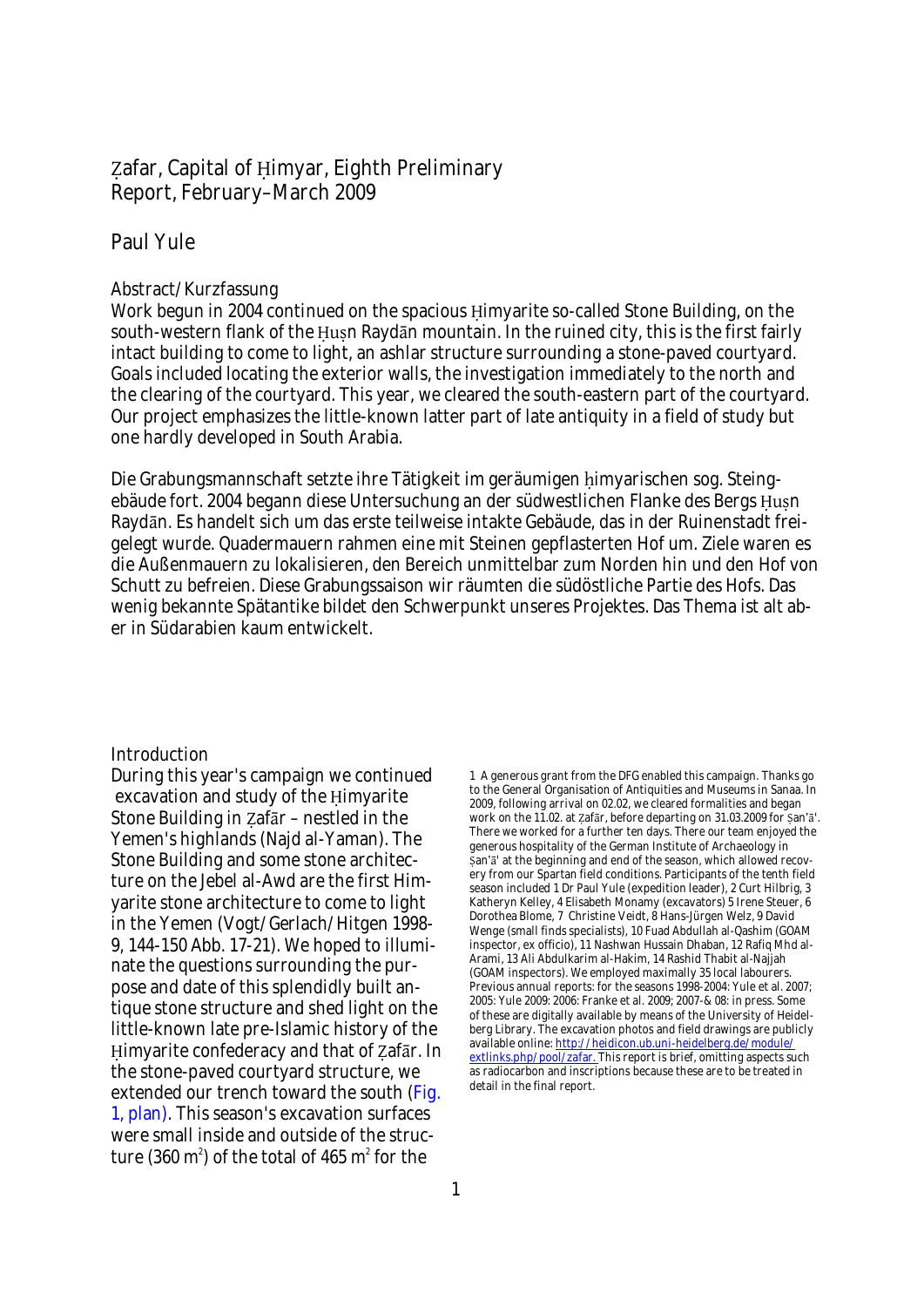Paul Yule



Fig. 1. Plan of the area excavated during the season 2009.

Stone Building itself, as it is incompletely known to us. We cleared the eastern interior wall of the courtyard. During the course of these measures Himyarite and post-Himyarite period building activity and debris came to light complementing that first observed during our first season in 2004. A number of Himyarite reliefs also came to light which comprise the highlights of the season.

Our documentation system distinguishes features (walls and rooms) from technical operations. The latter are defined both in terms of time and spatially. First, the list of the main features excavated include (Fig. 2, <sub>2</sub>

## plan):

z413:We extended this stone pavement toward the south and recorded numerous 'mason marks'.

z438: We cleaned again this pavement fragment located on the SW corner of the excavation. It connects with the extension of room z702 on the W side of the latter. z504:In the NE corner of the Stone Building this context consists of a small 16  $m<sup>2</sup>$  pavement made of rectangular slabs. It extends toward the E where it joins the stair, z706. z506:This N border wall of the Stone Building consists of heavy black rock known locally as ḥabāsh. This wall extends from the corner,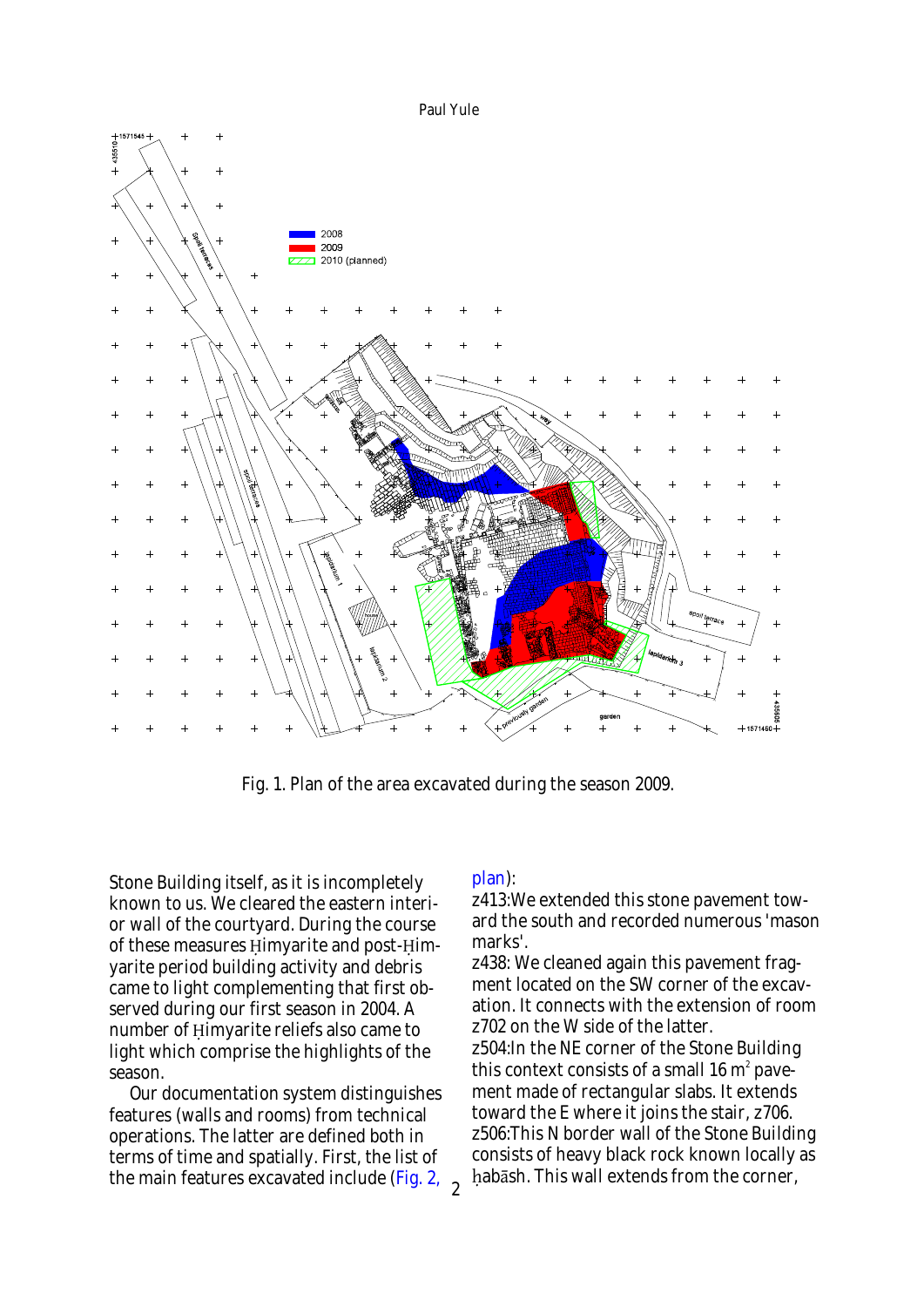

Fig. 2. Plan of this season's features.

## z423 to the NE corner of the excavation trench, that is 6 m.

z507: This feature consists of two parallel trenches cut into the bedrock in the room at the N end of the Stone Building. Together, they measure N-S 2 m and E-W c. 3 m in plan and are 0.2 to 0.4 m in depth. They appear to be foundation trenches which belong to the corner z423 and the wall z608. The N one consists of the E extension of the wall z423, which has no connection with hitherto excavated contexts and seems thus to belong to a predecessor building. z603: This N-S oriented wall fragment is located on the SW excavation border. We cleared its S extent this season. It appears

to belong to the building z702. z606: This stone platform of some 2 m width abuts the relief wall, z502 to the E, which it clear postdates. To the W the pavement z413 is built up against it. The well-masoned stones of the latter have been trimmed to size.

z608: This wall consists of habash stones which form the E border of the Stone Building. z701:This wall of broken stone, oriented NNW–SSE, is 1.60 m wide and 7 m long. It breaks into the excavation trench at its SE corner.

z702: E-W oriented 10 m wide structure built of habash stones and broken stone on the S edge of the trench. An 2.2 m opening lies on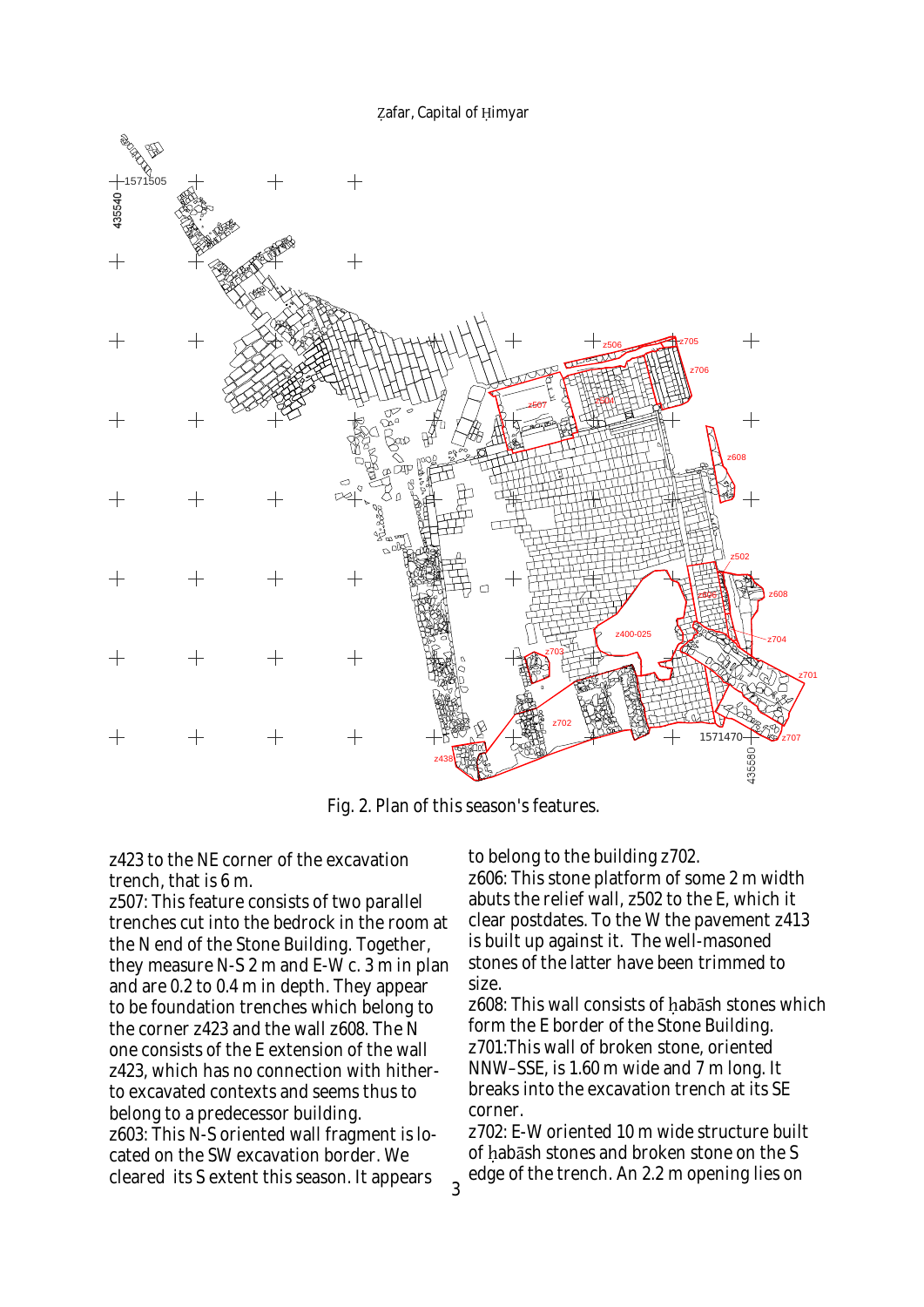Paul Yule



Fig. 3. Plan of this season's excavation operations.

the N side.

z703: Heap of stones at the N edge of structure z702, 1.4 m in width.

z704: Three pyramidal limestone blocks (together 1.6 x 0.3 m) form a part of the foundation of wall z502.

z705: This wall fragment is located in the NE corner of the Stone Building, E of wall z506. It measures NE–SW 1.3 m and in thickness 0.45 m. It lies on top of wall z506, is either built on it or joined to it. This wall is built of clay and small stones. The reddish brown colour indicates burning. Its S side is smoothed. z706: Six E–W oriented limestone steps

which border to the W on the pavement z504 ascend toward the E. They measure E–W 7 m and N–S 3.4 m. Between the upper three and lower three steps there is a narrow landing.

z707: This NW–SE oriented 4 m long wall is positioned in parallel fashion to wall z701 on its E. Only its W face is preserved. Wall z707 appears to cut into z701 and is later in date. 'Excavation operations' did not reveal substantive building remains. They include the following trenches (Fig. 3):

op400-25: The removal of the S face of this mixture of burnt stone, charcoal, ash and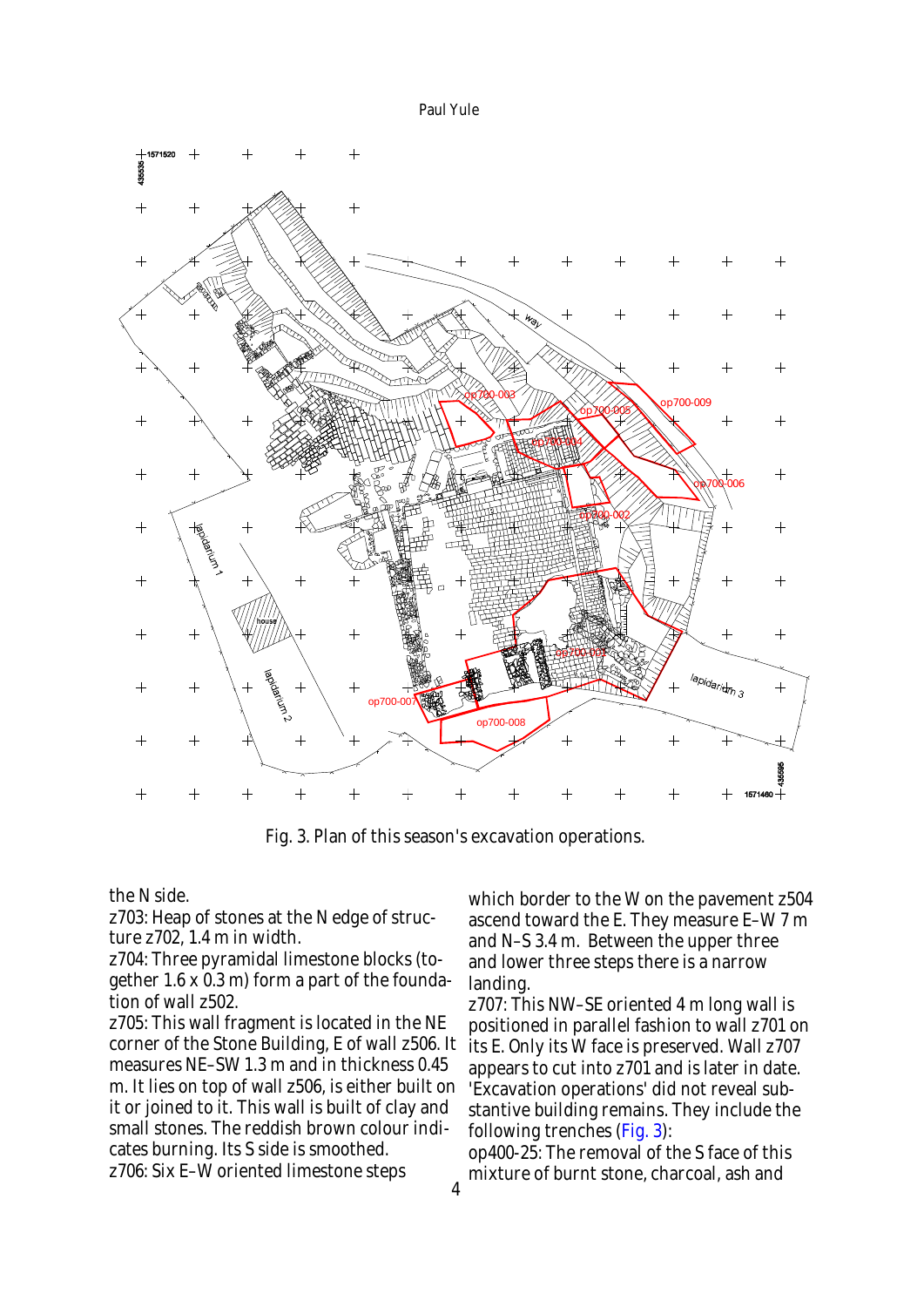### stone

op700-01: This represents the S extension of the excavation of 2008 on the E side of the courtyard of the Stone Building. It encompasses 160  $\textsf{m}^{\scriptscriptstyle{2}}$  and contains part of the wall z701. An Islamic period coin came to light 2.5 m W of the N edge of z701, 35 cm below its upper surface. The excavation went down to the surface of pavement z606. This operation also included the excavation of terraces to the S and SE in order to prevent subsidence. op700-02: This trench was intended to illuminate the find situation in the NE corner of the Stone Building, particularly the situation surrounding the wall z608. A row of three further ḥabāsh stones came to light. It also included a plan which we excavated to the E of wall z502, the E wall of the Stone Building. op700-03: This sandstone bedrock settlement surface was further excavated, being already begun in 2008. It lies E of pavement z422.

op700-04: Op700-04 freed the NE corner of the Stone Building of colluvium and rock debris. Excavation followed z506 along a 2 m wide trench to the N of pavement z504 and revealed four layers of wall z506. It includes the excavation and building of two terraces in the slope. The excavated surface includes pavement z504 and the steps z706. op700-05: This 2 x 5 m N–S oriented terrace lies outside to the E of the Stone Building. It was intended to shed light on the E side of the structure and hinder subsidence of the loose colluvium.

op700-06: Located immediately S of op700- 05 and E of op700-04, this 7 x 2 m trench also hinders avalanches of stones into the excavation 6 m below it.

op700-07: This surface clearance sheds light on the feature z702 in the SW corner of the Stone Building.

op700-08:This surface clearance is located S of structure z702 on the S edge of this year's trench. It lies above that structure. op700-09: Terrace op700-09 is N–S oriented, 7 x 2 m long and lies farther E than our other trenches. It is located on a find concentration which it investigates. It also provides some protection from subsidence.

## The Finds

Some 190 sculptures and such lots came to light during the course of this season. The most interesting of these includes the two large fragments of a relief figure which is depicted holding a branch bouquet in its left hand (Fig. 4). This limestone figure is identical in style, type and size with that found 5 m to the north in the season 2008 (Yule 2009; idem. in press; Michel 2009). The lowermost portion was positioned a few centimetres from its presumed original position. More exactly, it stood 5 m south of the crowned figure which was set into the E wall (z502) of



Fig. 4. Fragments of a relief figure which is depicted holding a branch bouquet in its left hand, a staff in the right one. It is shown with an undulating diaphanous garment (lz09~376 and ~398) rendered on a drawing of the crowned figure discovered in 2008.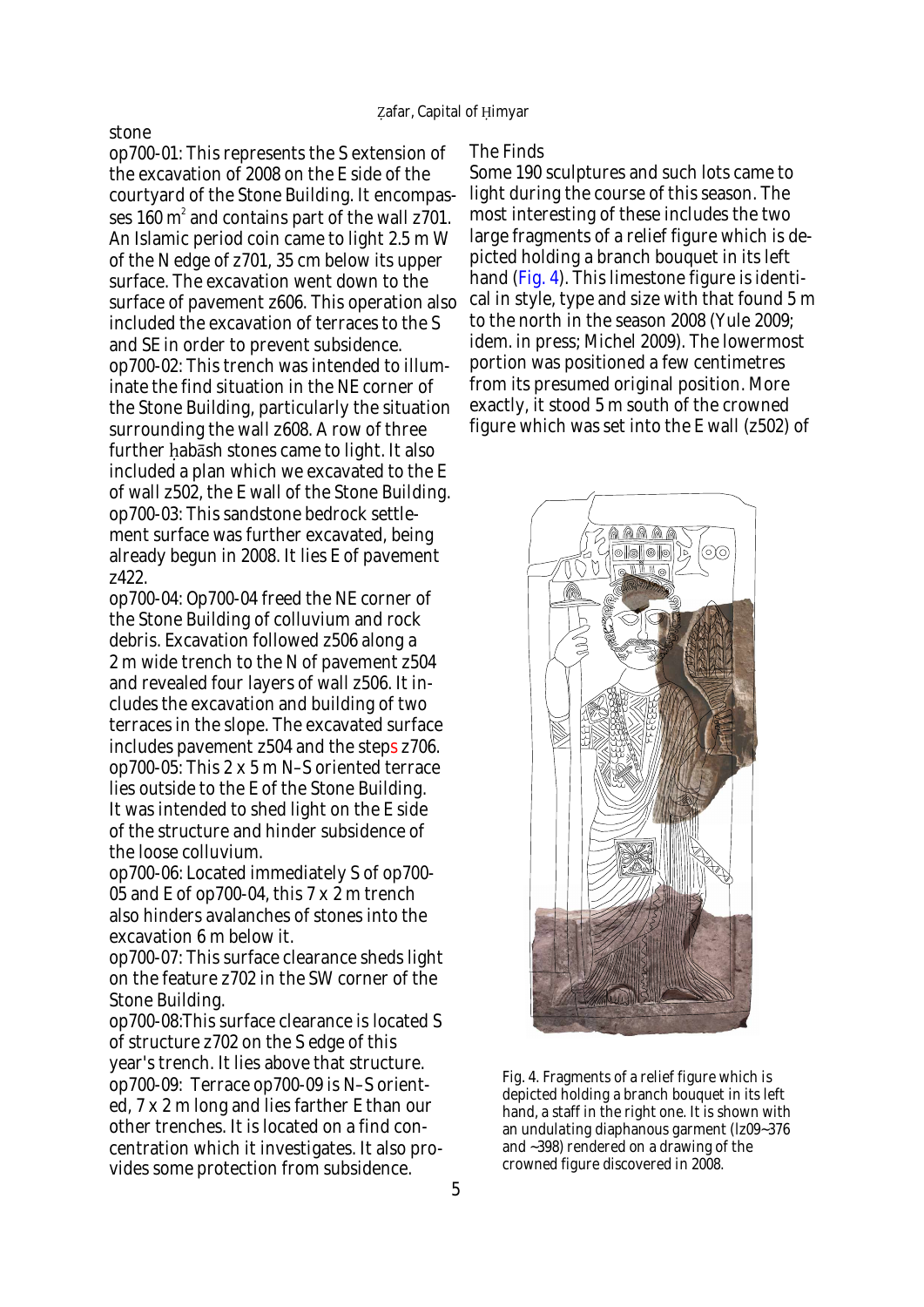

Fig. 5. Plan of the major sculptures found during the course of the 2009 season.

the courtyard (Fig. 5). Two large relief fragments came to their final secondary resting places during the quarrying of the structure, before GOAM began to hinder such activities in the 1970s. Given the scope of this preliminary report, only selected reliefs are shown.

The two large relief figures are important but elude dating attempts. Clearly they fit nicely into late antiquity. In terms of the crowned figure, a large head with enormous eyes is clumsily propped on a conical neck. Composition, treatment of the hair curls, corporality of the figure (or lack of same), gesture and use of leaf-cross motif all fit well in the late antique context. The staff which both figures hold with the left hand brings to mind those depicted in mosaics at  $\boldsymbol{6}^{\text{\tiny th}}$  century Madaba in the eastern hall outside the border of the Hypolytus hall (Piccirillo 1993, 23–26, 57 Pl. 10). The basket which Gregoria bears in her left hand resembles curiously the branch bouquet of both relief figures. Other early medieval staffs with Christian crosses are known in Central Asia (Klimkeit 1990, 84

Abb. 39). Although the staffs of the Madaba images may not necessarily be Christian, their 6<sup>th</sup> century historical context suggests this. Moreover, the inscription wd'b at the top of the crowned figure can be taken at first glance as indication of an early date, oriented on the old polytheistic religion. As C. Robin would have it (2006), these cults were renounced around 380 by the main Himyarite tribes. But the formulaic wd'b appears to have survived anachronistically after this terminus in context with the diety Rhmn (oral communication A. Multhof; cf. Robin 2006, 117–8, RES 5064). It occurs in numerous contexts which cannot be dated, for example at Najrān. Thus, it cannot be used to raise the date of the crowned figure to <380. The two reliefs under discussion resemble significantly the early Byzantine ivory diptych of Boethius (Kitzinger 1977, ill. 81) which dates by virtue of inscription to 487. The writer assigns them a date in the  $2^{nd}$  ½ of the  $5^{th}$  century.

While some of the reliefs excavated this year are of familiar type, others are rare. Fig. 6 depicts a relief in which two women alternate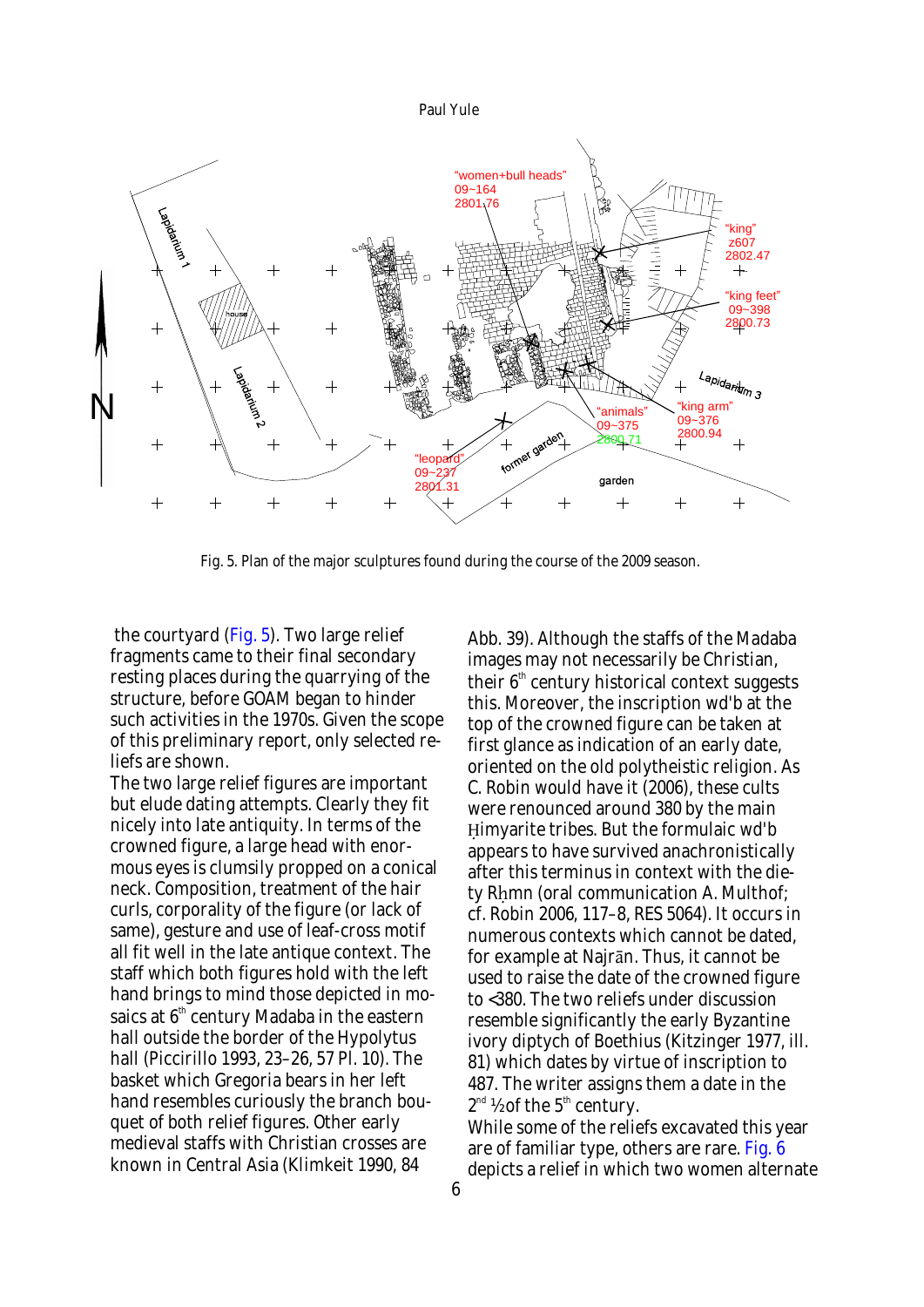# Zafar, Capital of Himyar



Fig. 6. Relief which depicts bucrania and women holding their hands upon their breasts (lz09~164).

Fig. 7. Stone niche (lz09~078.001).







Fig. 8. Relief which depicts a woman holding a branch bouquet in her left hand (lz09~130.001).

Fig. 9. Relief which depicts a paradisiacal garden with a sphinx and two bilaterially symmetrical caprids (lz09~375).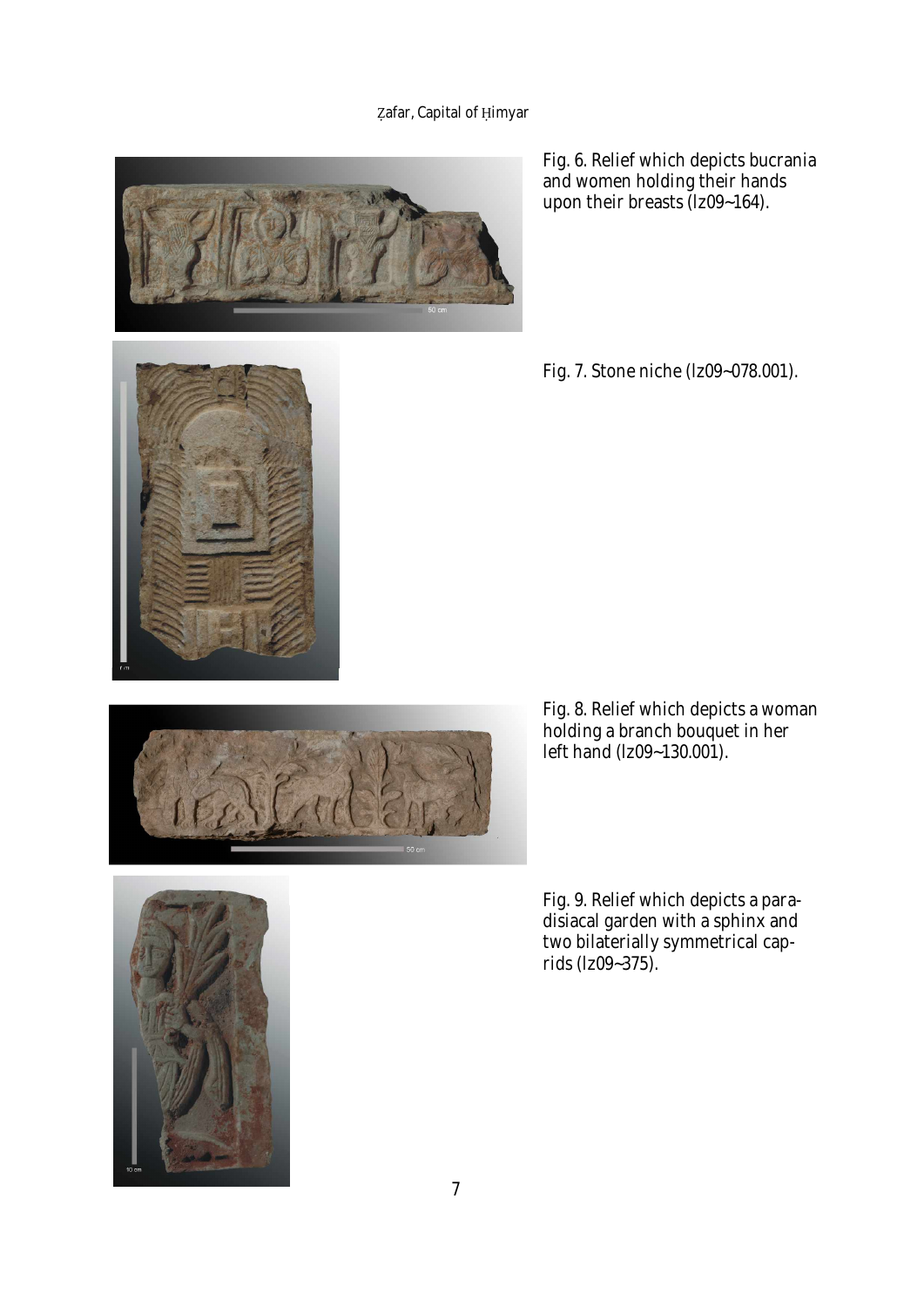with two bucrania, such as came to light in the Stone Building in 2007 (in press). The women hold their hands upon their breast in praying gesture. The hands of that on the left are closed and those of that on the right are open. The nimbus-like hairdo resembles that of the crowned figure, but is not close enough to be suitable for dating purposes. Fig. 7 depicts a stone mihrab-like stone niche which came to light while building the spoil terraces. Fig. 8 shows a broken relief image of a woman who holds a bouquet of branches in her hand, bringing to mind the branch bouquet of the crowned figure and that shown in Fig. 4. She wears a shirt which is draped over her trousers and a shawl is draped over her arm. Finally, several reliefs derive from the relief register of the E interior wall of the Stone Building, z502. Fig. 9 shows one of the larger of these fragments. Dozens of fragments from this register and those adjacent it in the same types, size and composition have come to light during excavation over the years<sup>2</sup>. The majority of our man-hours went to completing and checking the accuracy of the find documentation of previous years, especially that for the pottery. Numerous pottery drawings are ready for publication and many more at various stages of completion. This cataloguing includes not only the graphic rendering but also the records the wares. The team also made a first reference collection of the five main ware categories. Examples mounted on a 3 m long board and are displayed in the site museum. The ware categories include coarse ware, table ware, storage vessels, imported vessels, and non-ceramic vessels. A major result is that about a tenth of the pottery are Coptic-like imports from the upper Red Sea/Mediterranean area (Franke et al. 2008, Pl. 4.4; cf. Gempeler 1992, Abb. 120.3-4, 122.5; Malkawi et al. 1994) $^3$ , which R. Tomber refers to as Gaza ware (oral communication). This is a wheel-turned ribbed the fabric of which contains a high percentage of silica. Presumably much of this pottery in ẓafār derives from the Red Sea littoral itself. Despite ẓafār's considerable distance from the sea (150 km to the port at Hudayda), there must have been an impressive transport in

antiquity, perhaps also with wagons to judge from the volume. Olive oil was probably the main import.

One of the important contexts is a pottery kiln in Aqaba/Aila at the head of the Gulf of Aqaba in Jordan. My colleague D. Whitcomb designates the amphorae from ẓafār as of Ayla-Axum type. "It has a distribution throughout the Red Sea and is found at Qana and at Axum. The most important characteristic is the form of the rim, which has an internal ridge to hold the lid. Otherwise there is a long series of ridged forms from Egypt" (letter 30.09.2008). He dates the kiln context from the early to mid  $7<sup>th</sup>$ century, but informs me that this by no means dates the different kinds of ribbed ware narrowly to this time window. In 2009 it became necessary to expand the museum magazine by means of a concrete temporary structure in order to further store finds. These amount to about ¼ pottery sherds and ¾ relief fragments. Other categories of finds comprise stone lamps, glass and metal fragments (Yule in press).

The excavation photos were edited and ordered for the years 1998 to 2009. All of the photos of the excavation and the sites at Zafar have been systematically made available. In the framework of the DFG Propylaeum Project at the University Library the first 850 images have already appeared ( http:// heidicon.ub.uni-heidelberg.de). These include the excavation plan and profile drawings of 2008 and 2009, photos of sites at Zafār, posters, pottery and the site plan. Over 2800 further images of the excavation from 1998 to 2009 will be online by the time that this article appears. This relieves the project of its obligation to document 10 years of excavation and study and makes the images available in perpetuity. Up to 42 Gigabyte of photos and drawings are being placed online

<sup>2</sup> Sarah Japp concluded last corrections on the reliefs for the catalogue of the ancient reliefs of the site museum.

<sup>3</sup> In particular Gempeler's forms K 703 ("1.–3. Jh."), K 704 ("wahrscheinlich 4. Jh. ") and K 715 ("6.–7. Jh. ").